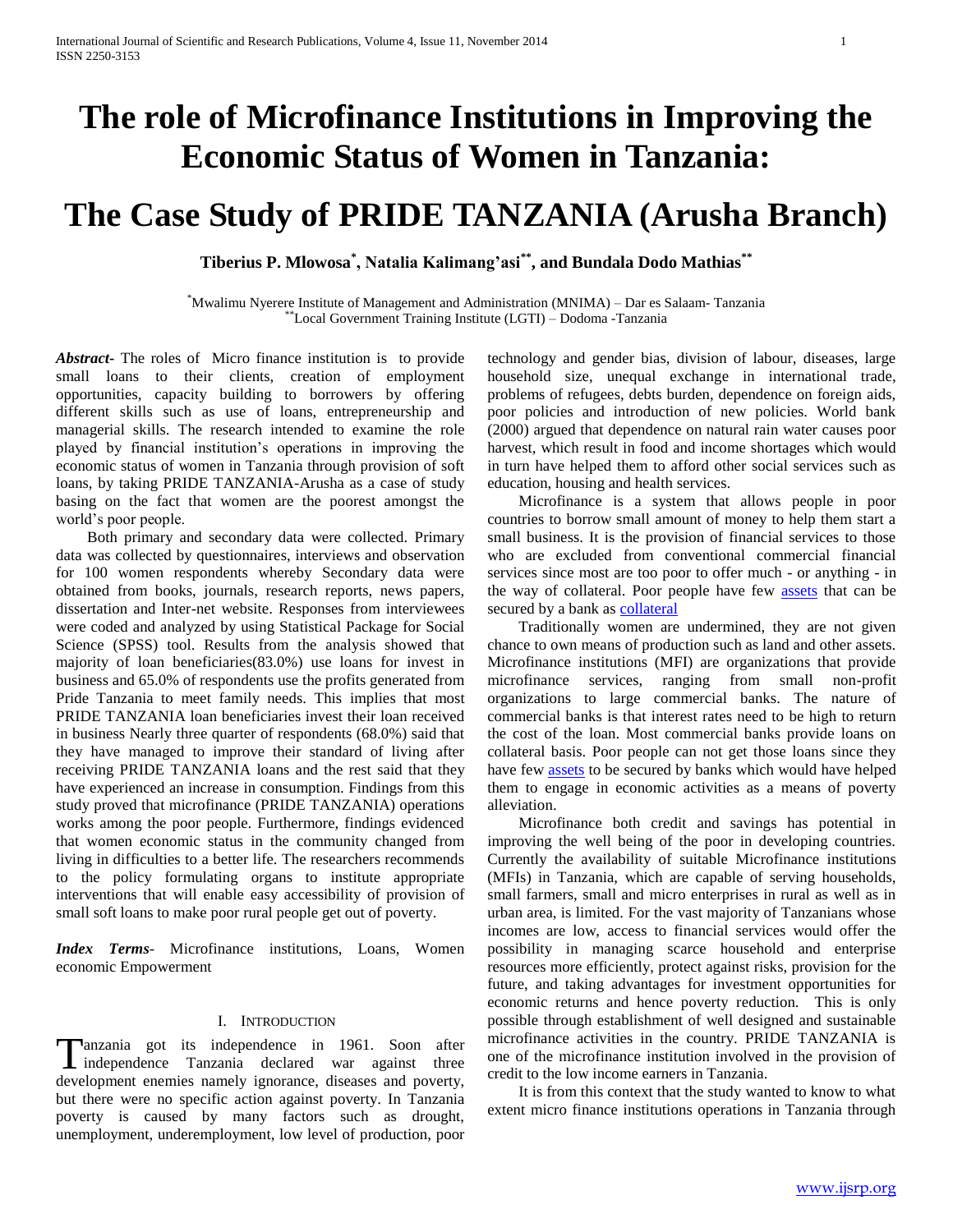loans provision improve the economic status of women by taking PRIDE TANZANIA - Arusha branch as a case of study.

## **The Concept of Micro Finance**

 Microfinance both credit and savings has potential to improve the well being of the poor in developing countries. Micro financing is a provision of small loans to small entrepreneur who lack the credentials and collateral demanded by banks. These small loans are normally provided by microfinance institutions (MFIs). They provide financial service which include; saving, credit and insurance. Apart from financial services some MFIs provides social services such as group formation and training on investment skills and group management (Salay, 2006).

 MFIs mostly SACCOS are more supportive and friendly to poor ordinary people who are ignored by the sophisticated financial services systems (Banks). These institutions work hand in hand with the Government in extending small loans to poor people to avoid risks/loss of their funds. The groups use the loans in establishing micro business or enriching the already owned micro business.

 Having explained the background information of the operations of MFIs it is now appropriate to define the term microfinance. Different scholars have defined the term microfinance differently depending on contingent factors. Microfinance is defined by Longman dictionary of contemporary English (2003) as a system that allows people in poor countries to borrow small amount of money to help them start a small business. Microfinance has also been defined by [www.Wikipedia.org](http://www.wikipedia.org/) as the provision of [financial services](http://en.wikipedia.org/wiki/Financial_services) to [low](http://en.wikipedia.org/wiki/Low-income)[income](http://en.wikipedia.org/wiki/Low-income) earners. And PRIDE TANZANIA has defined microfinance as Microfinance that involves activities directed at provision of access to financial services for the lower income earners or small and micro-enterprises. In this study the definition given by PRIDE TANZANIA is used.

# **The role of MFIs on Women in Developing Countries-Tanzania model**

 The roles of Micro finance institution is to provide small loans to the low income earners, creation of employment opportunities , capacity building to borrowers by offering different skills such as use of loans, entrepreneurship and managerial skills. Poverty alleviation is a global issue which lies on the concept of upgrading the position of developing countries in the world, focusing to Tanzania. Women need access to MFIs so that they can further raise their income.

 The world's poorest, especially women, improve their lives and escape poverty through access to microfinance and technology. Global poverty is a daunting challenge. But by making very small soft loans using available MFIs to very determined people, millions of the poor rural Tanzanians will pull themselves out of poverty (Hon. Eng. Mnyaa (MP) during18 Parliamentary session, seat No. 11 on 08 February, 2010).

 According to World Bank report (1989), most African women in common face a variety of legal, economic and social constraints involving in global activities. Most Tanzanian woman has always being active in agriculture, trade, and informal sector and in low paid jobs. Changing economic and social situation of women in Tanzania will increase women capabilities and their abilities towards gender balance.

 It is from these facts that the president of United Republic of Tanzania His excellence Jakaya Mrisho Kikwete in 2006 came up with the idea of providing soft loans to the lower capital business groups across Tanzania by assigning 20 billions and I billion to Tanzania mainland and Zanzibar respectively. The loans extremely known as JK billions was aimed at empowering SMEs grow bigger to both Tanzanians to increase their levels of income and enable them participate effectively in building the national economy.

## **Limitations of Micro Finance Institutions in Relation to Women empowerment**

 Most Micro finance Institutions provide soft loans on collateral bases. Women are deprived from owning means of production such that they cannot easily access these loans. Social attitudes to women are responsible for gender differences in both system of labor, training and education. There is a discrimination against woman and the judicial system does not provide adequate protection for women and children, inadequate capacity of the public law enforcement Institutions, low awareness of civil rights, ambiguity of law and limited options for redress (WB 1988).

In addition, most poor people have few **assets** that can be secured by a bank as **collateral**. As documented extensively by [Hernando de Soto](http://en.wikipedia.org/wiki/Hernando_de_Soto_(economist)) and others, even if they happen to own land in the <u>developing world</u>, they may not have effective [title](http://en.wikipedia.org/wiki/Title_(property)) to it. This means that the bank will have little recourse against [defaulting](http://en.wikipedia.org/wiki/Default_(finance)) borrowers. Although much progress has been made, the problem has not been solved yet, and the overwhelming majority of people who earn less than \$1 a day, especially in the rural areas, continue to have no practical access to formal sector finance.

 Women experience the highest degree of deprivation from means of production that results to them having low economical status in the community. If we compare the lives of the inhabitants of poorest communities across the world especially third world countries, women are the poorest followed by children. This has been evidenced by women facing cases like malnutrition, AIDS, less access to primary health care, clean water, education, less government seats and informal productive activities followed by having low capital and poor technology which are hidden by ignorance, illiteracy and their potentiality in the society (NSGRP, 2002).

 ATRCW (1986), hooding (1987), lack heed and Garman (1987), Byrne (1988), Ankara Hein (1995) and light –Doyle (1991) both explain some factors that limit woman perception in equity with male to be prejudices about woman abilities and attitudes, their roles, their behavior and aspirations, culture, political and society, absence of role models, parental expectations, beliefs, cultural, tradition, teachers altitude and behavior, career guidance, employer altitude, lack of education and training, families, lack of quotes, lack of exposure to technically oriented subjects, group pressure at home and at school, interactions between girls and boys, lack of school books and resources, materials and lack of confidence to try new things. This list requires to be defined to find out exactly which factors are the most and which are the least in relation to how women suffer legal, economic and social constraints.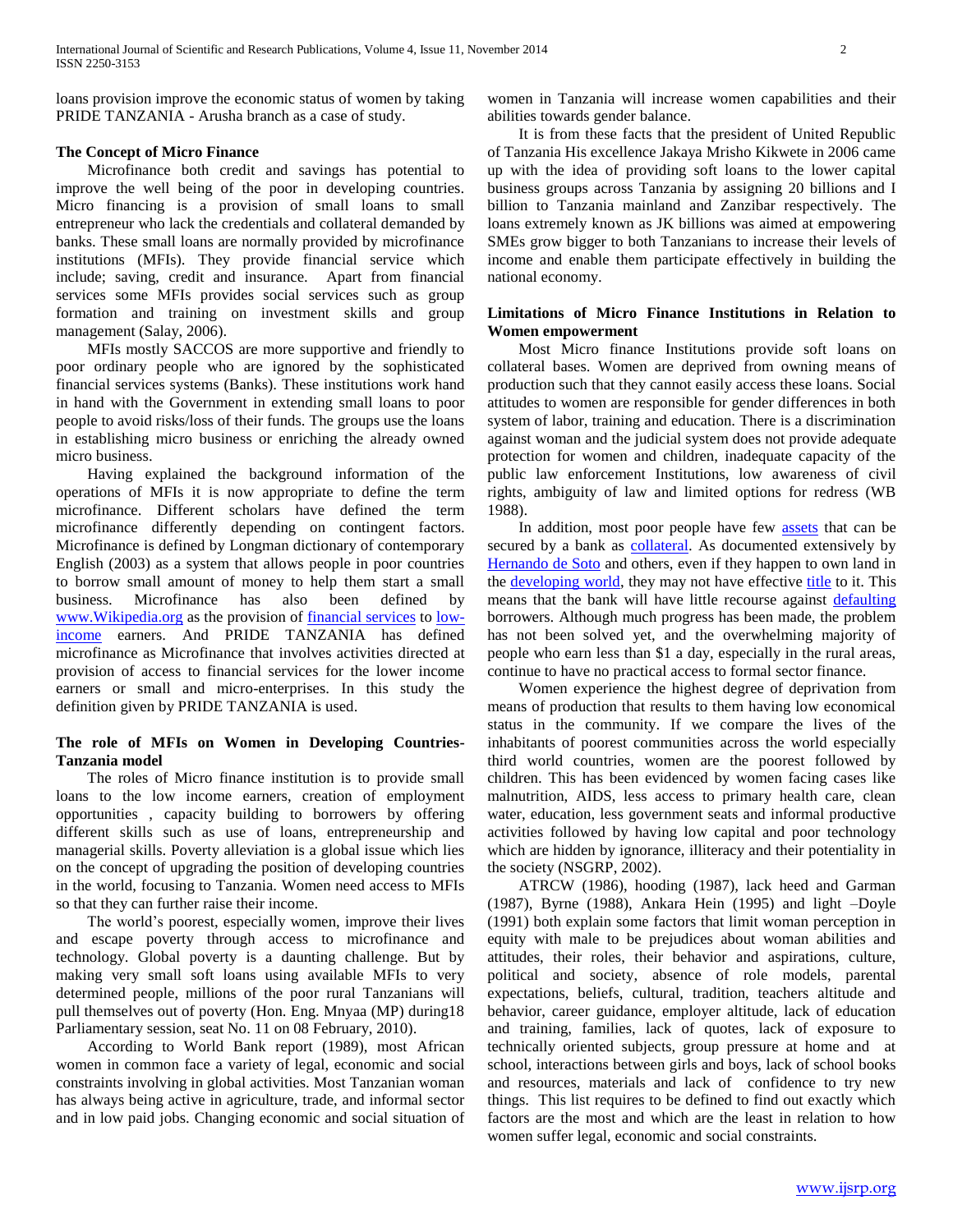

 Mr. Kofi Annan, former UN Secretary General (in the above picture) addressed the need for financial services by the poor as: "The great challenge before us is to address the constraints that exclude people from full participation in the

financial sector... Together, we can and must build inclusive financial sectors that help people improve their lives". All in all the main issue here is setting enabling environment for the provision of micro financial services that will enhance the poor get rid of poverty.

## **Overview of conceptual framework**

 The conceptual framework of this study is based on the assumption that women seeking soft loans from PRIDE TANZANIA are a result of being in a state of poverty, unemployment and low income earners. Hence it is expected that most women would heavily rely on other variables like loan conditions, motives for acquiring loans, impact of loan interest rate and attitudes towards women economic empowerment so as to inculcate the state of poverty to a better life among Tanzanian women.



**Figure 1: Conceptual framework of the study**

Source: Researcher's own Construct 2010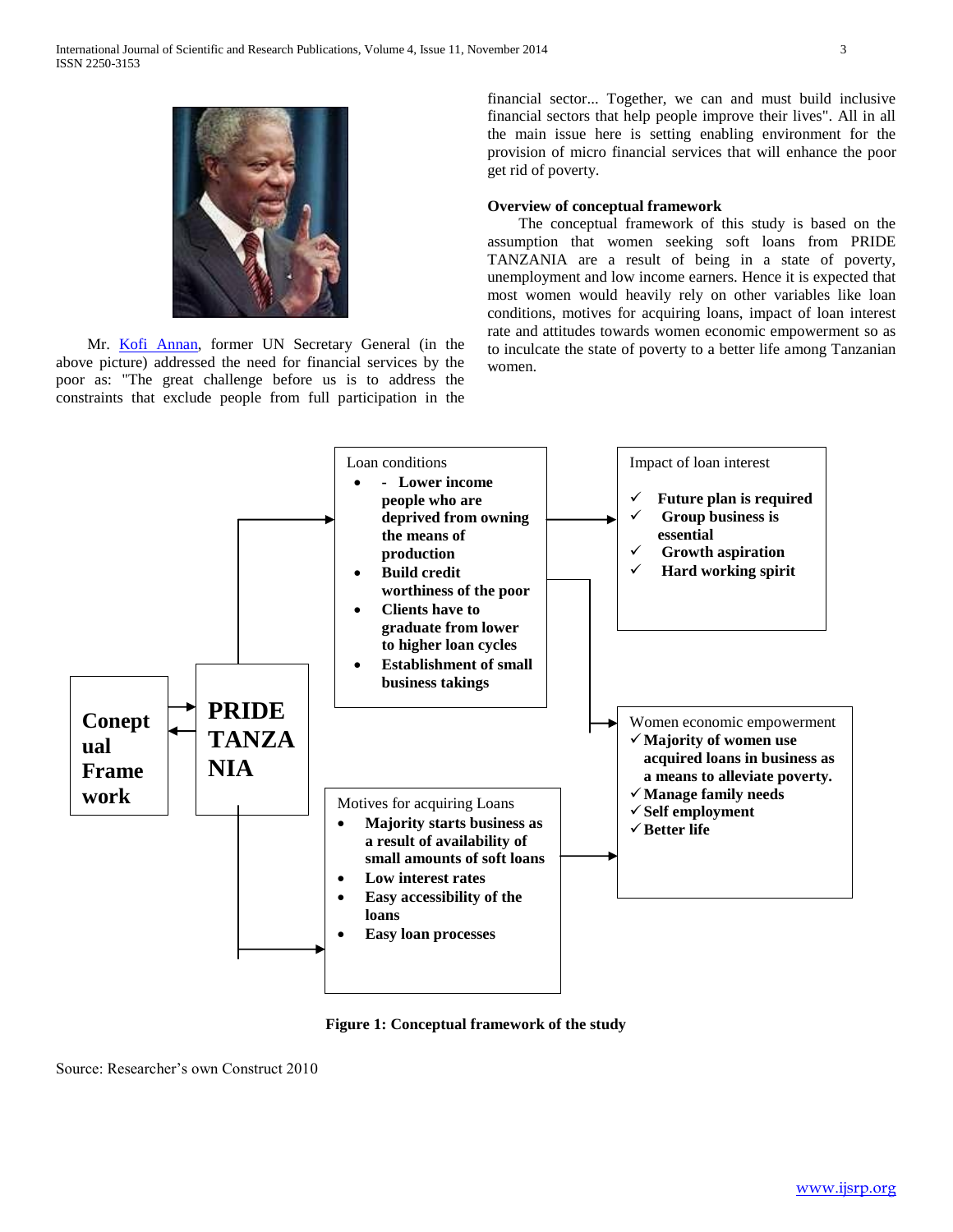#### **Sample size and area of the study**

 The study was conducted at PRIDE TANZANIA in Arusha branch because the topic is relevant to the selected organization and is where the researchers have the access to conduct the study. Also the financial constraints have influenced researchers to choose Arusha region so that data collection process is less cost full. The population sample comprised of 100 respondents who participate in taking soft loans from PRIDE TANZANIA in Arusha branch. The sample was proposed to be used because was feasible and practical to obtain information required from different clients of PRIDE TANZANIA in Arusha Region.

#### **Methods of data collection and analysis**

 Both primary and secondary data were used by researchers to investigate the problem. Primary data was collected from questionnaires, interviews and observation whereby Secondary data were obtained from different sources including books, journals, research reports, news papers, dissertation stations and Inter-net website. Responses from respondents were coded and analyzed by using statistical tool of data analysis (SPSS). Results of the analysis were presented descriptively in a tabular form followed by narrative description of the results.

#### III. RESULTS

#### **Level of education**

 Table 1 below analyses respondents' level of education. Results shows that 73.0% of respondents (women getting loans from PRIDE TANZANIA) are primary school leavers, 27(27.0%) of them are secondary school leavers and none of them are graduates of higher learning educations.

## **Table 1: Below provides a summary of loan recipients' level of education**

| Level of education         | Frequency  | Percent       |
|----------------------------|------------|---------------|
| <b>Primary</b> education   | 73         | 73.0          |
| <b>Secondary education</b> | 27         | 27.0          |
| learning<br>Higher         | $\Omega$   | $\mathcal{O}$ |
| education                  |            |               |
| Not applicable             |            |               |
| Total                      | <b>100</b> | 100.0         |
| Source: Field survey 2010  |            |               |

 From the basis of the above analysis it is clear that the majority of women seeking loans from PRIDE TANZANIA are primary school leavers who don't have other income apart from the loans provided by Pride Tanzania and poor basic business skills.

#### **Sex of respondents**

 Table 2 shows that out of a total of 100 respondents 88(88.0%) respondents among loan applicants from PRIDE TANZANIA are females and 12(12.0%) were males. This implies that most respondents seeking loans from PRIDE

TANZANIA are females, this is due to the fact that most women are poor, unemployed and have low incomes.

|  |  |                  |  | Table 2 below provides a summary of Sex of Pride Tanzania |
|--|--|------------------|--|-----------------------------------------------------------|
|  |  | <b>Customers</b> |  |                                                           |

| Sex of the customer       | Frequency  | Percent |
|---------------------------|------------|---------|
| Female                    | 88         | 88.0    |
| Male                      | 12         | 12.0    |
| Total                     | <b>100</b> | 100.0   |
| Source: Field survey 2010 |            |         |

#### **Marital Status**

 The analysis in Table 3 indicates that out of a total of 100 respondents, 51(51.0%) respondents were widows, 23(23.0%) were divorced,  $15(15.0%)$  were single and  $11(11.0%)$  were married.

 The findings below indicate clearly that the majority of women seeking loans from Pride Tanzania are widows. This is because widows have to take the responsibilities of caring for the family, sending their children to school, ensuring that there is enough food for the family, health care since they have no husbands to assist them.

## **Table 3 below provides a summary of marital status of Pride Tanzania Customers**

| <b>Marital Status</b>     | <i>Frequency</i> | Percent     |
|---------------------------|------------------|-------------|
| Single                    | 15               | <b>15.0</b> |
| <b>Married</b>            | 11               | 23.0        |
| <i>Divorced</i>           | 23               | <b>11.0</b> |
| Widow                     | 51               | 51.0        |
| Total                     | <b>100</b>       | 100.0       |
| Source: Field survey 2010 |                  |             |

#### **Employment**

 Table 4 shows that out of a total of 100 respondents, 29 (29.0%) respondents among women getting loans from PRIDE TANZANIA are formally employed and 71(71.0%) of them are self employed. This means the majority of women seeking loans from PRIDE TANZANIA are self employed.

# **Table 4 below provides a summary of employment status of Pride Tanzania Customers**

| <i>Occupation</i>         | Frequency  | Percent     |
|---------------------------|------------|-------------|
| Yes                       | 29         | <b>29.0</b> |
| No                        | 71         | 71.0        |
| Total                     | <b>100</b> | 100.0       |
| Source: Field survey 2010 |            |             |

#### **Residence**

 From the analysis below we find that outl of 100 respondents, 14(14.0%) respondents among women getting loans from PRIDE TANZANIA live in their own houses and 86(86.0%) of them live in rented houses. It can be concluded in this part that the majority of women seeking loans from PRIDE TANZANIA live in rented houses. It was learnt from the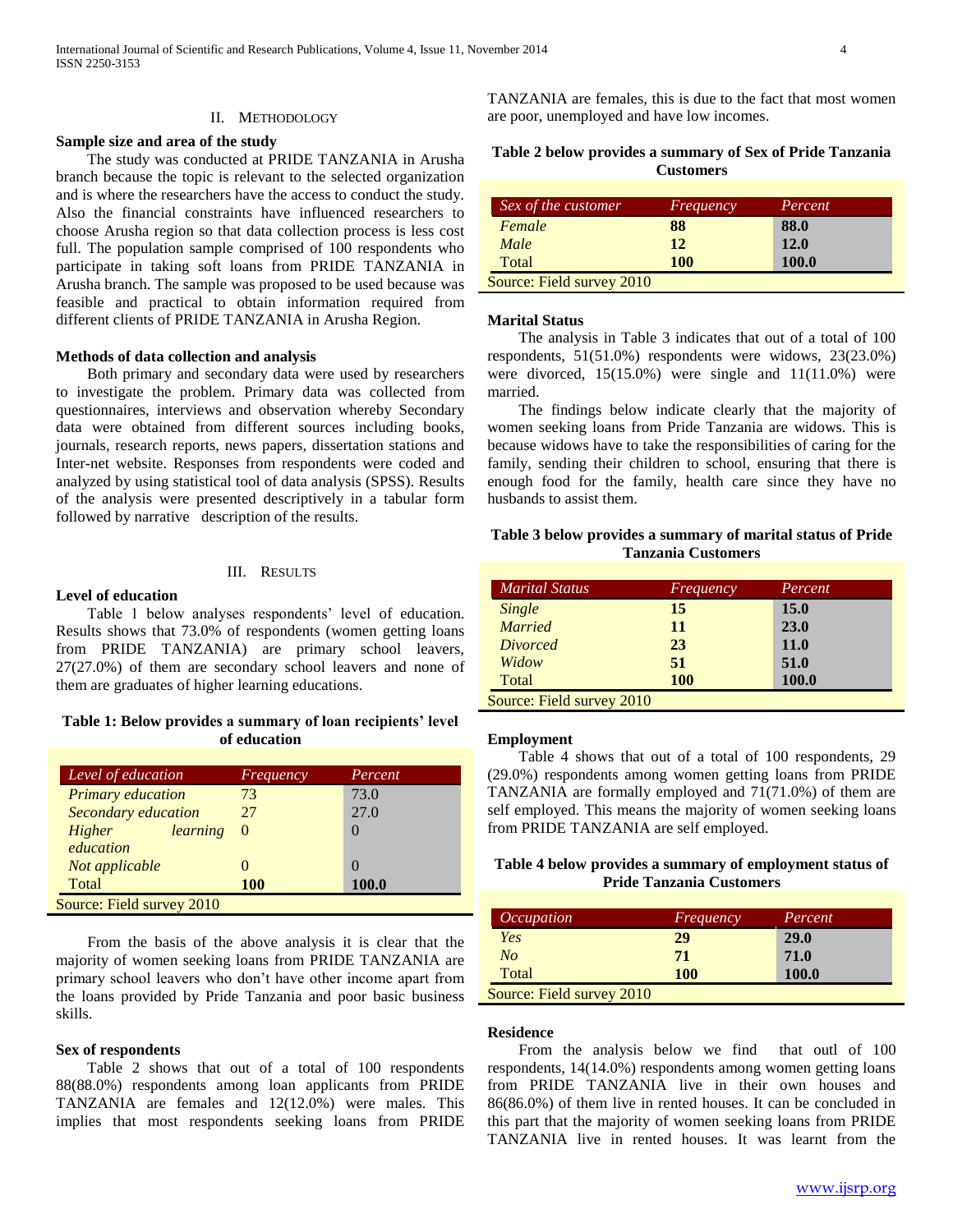findings that 97% of respondents were widows who are living in rented houses after the death of their husbands and 13% are single. It was further found that all 100(100%) respondents live within Arusha Municipality. This indicates women from rural areas have no access to PRIDE TANZANIA loans.

## **Table 5 below provides a summary to show the Residential status of Pride Tanzania Customers**

| Own house or rented       | Frequency  | Percent     |
|---------------------------|------------|-------------|
| Own house                 | 14         | <b>14.0</b> |
| <b>Rented house</b>       | 86         | 86.0        |
| Total                     | <b>100</b> | 100.0       |
| Source: Field survey 2010 |            |             |

#### **Motives for opting Pride Tanzania loans:**

 Table 6 shows that out of 100 respondents, 73(73.0%) of them said that the loans are easily accessible while 27(27.0%) of the respondents said that they opted PRIDE TANZANIA loans because of low interest rate. It is evidenced from the table 6 below that many women seek loans from Pride Tanzania because they are easily accessible. It was further learnt that some women seek loans from Pride Tanzania because the loan conditions are fair.

## **Table 6 below provides a summary to show why they have decided to take Pride Tanzania loans:**

| <i>for opting Frequency</i><br>Reasons<br>Pride Tanzania loans |            | Percent      |
|----------------------------------------------------------------|------------|--------------|
| Low interest rate                                              | 27         | 27.0         |
| Easy to access the loans                                       | 73         | 73.0         |
| Total                                                          | <b>100</b> | <b>100.0</b> |
| Source: Field survey 2010                                      |            |              |

## **Procedure for processing loans**

 Table 7 shows that out of a total of 100 respondents 93(93.0%) respondents among women getting loans from Pride Tanzania said that it is not difficult to process Pride loans while 7(7%) said it is very difficult to process PRIDE TANZANIA loans. The above table reveals that a big number of women seek loans from Pride Tanzania because it is easy to process the loans and it doesn't' take long time .

## **Table 7 below provides a summary to examine the procedure of processing Pride Tanzania loans:**

| Procedures                | for | Frequency | Percent      |
|---------------------------|-----|-----------|--------------|
| processing Pride loans    |     |           |              |
| Not difficult             |     | 93        | 93.0         |
| Very difficult            |     |           | 7.0          |
| Total                     |     | 100       | <b>100.0</b> |
| Source: Field survey 2010 |     |           |              |

 However, it was observed from the study that provision of loans is through enterprise groups of five (5) members. Enterprise groups meet once every week. If a loan applicant is not from any enterprise group is not qualifying to get loan. This

finding is in line with Anand (2005) who found in his study that the role of Self Support Help Groups (SHG) in empowering poor women in Kerala, India have great potential in alleviating poverty and empowering women, provided partisan, politics and vested interests are kept at bay. Also he found that provision of credit alone may not produce the desired impact, support services and structures through which credit is delivered ranging from group information and training to awareness raising and wide range of other supporting measures are critical to making measures felt.

#### **The motives behind for women to acquire loans**

 The analysis below proves that out of 100 respondents, 70(70.0%) of them said that the got the information from their relatives, 17(17.0%) get information from Pride Customers and 13(13.0%) respondents among women getting loans from Pride Tanzania said that they got information about the loans from their neighbors. The findings suggest that most of women seeking loans from Pride Tanzania got information about the loans from their relatives

# **Table 8 below provides a summary to show where they got information about Pride Tanzania loans**

| Source of information Frequency<br>about Pride loans? |            | Percent     |
|-------------------------------------------------------|------------|-------------|
| My neighbor                                           | 13         | <b>13.0</b> |
| My relative                                           | 70         | 70.0        |
| Mass media                                            | 0          | 00.0        |
| <b>Pride customers</b>                                | 17         | 17.0        |
| Total                                                 | <b>100</b> | 100.0       |
| Source: Field survey 2010                             |            |             |

# **Period when started receiving Pride Tanzania loans**

 From the table 9 below we can argue that out of a total of 100 respondents, 72(72.0%) respondents among women who are getting loans from Pride Tanzania said that they started taking the loans before 2006 and 18(18.0%) of them said that they started taking the loans from 2007 to date. Therefore it is observed from the above table that the majority of women started taking Pride Tanzania loans before 2006.This also reveals that these PRIDE TANZANIA clients are benefiting from the loans given and are satisfied by the service given by the institution that is why they continue taking loans.

## **Table 9 below provides a summary to show the time when they started receiving Pride Tanzania loans:**

| Period when started Frequency<br>taking Pride loans |            | Percent |
|-----------------------------------------------------|------------|---------|
| Before 2006                                         | 72         | 72.0    |
| From 2007 to date                                   | 18         | 18.0    |
| From 2008 to date                                   |            | 00.0    |
| From 2009 to date                                   |            | 00.0    |
| Total                                               | <b>100</b> | 100.0   |
| Source: Field survey 2010                           |            |         |

**Loan amounts received from Pride Tanzania**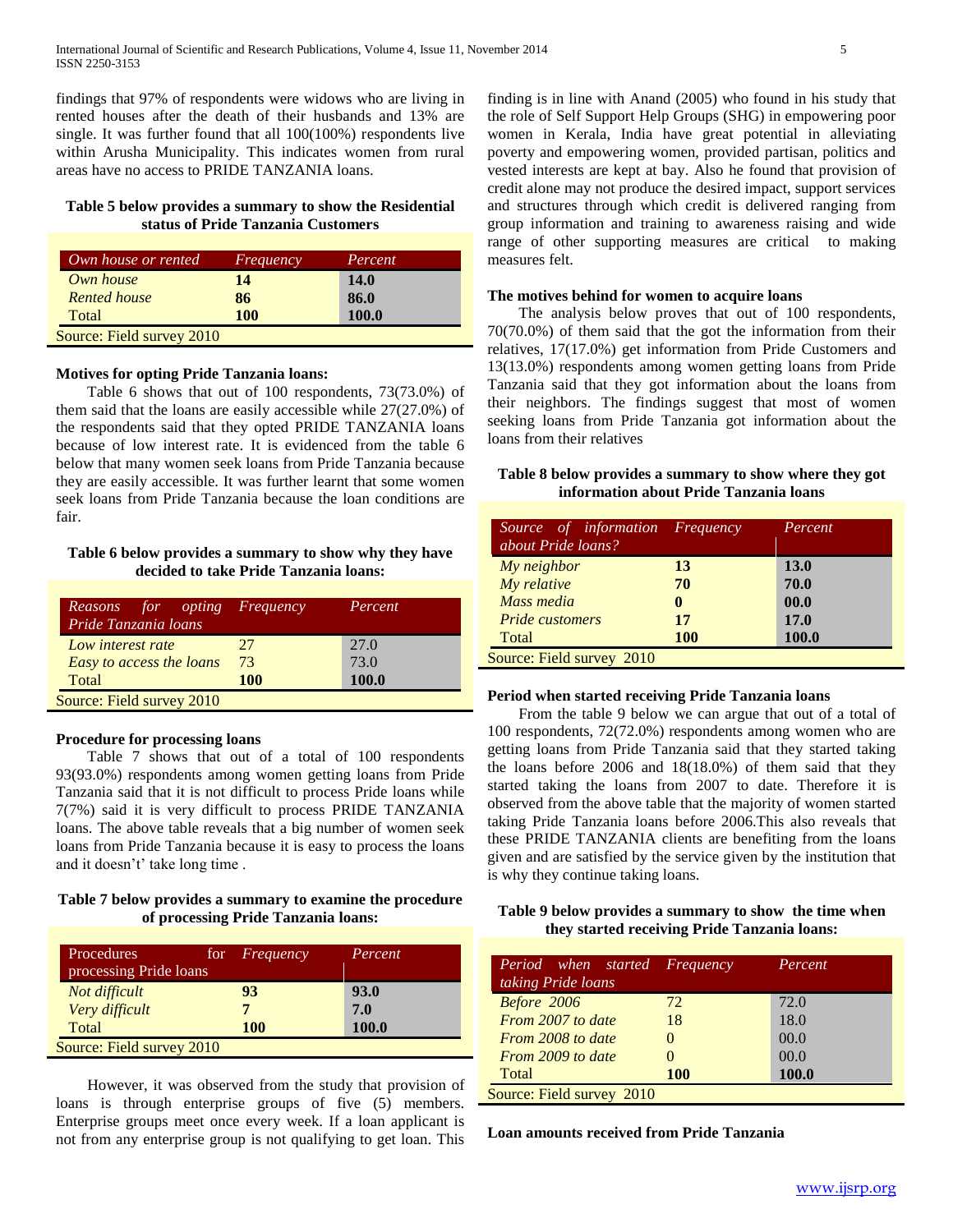Table 10 shows that out of a total of 100 respondents all 85(85.0%) respondents among women getting loans from Pride Tanzania said that they are getting the loans above 300,000 and 15(15.0%) between Shs. 200,000 and 300,000. This implies that the majority of women seeking loans from Pride Tanzania receive the loan amounts above Shs. 300,000.

# **Table 10 below provides a summary of loan amount received from Pride Tanzania:**

| Loan amount received          | Frequency    | Percent      |
|-------------------------------|--------------|--------------|
| <b>Below Sh. 100,000</b>      | 0            | 00.0         |
| <b>Between Shs. 100,000</b>   | $\mathbf{0}$ | 00.0         |
| and 200,000                   |              |              |
| <b>Between Shs. 100,000 0</b> |              | 00.0         |
| and 200,000                   |              |              |
| Between Shs. 200,000 15       |              | 15.0         |
| and 300,000                   |              |              |
| <i>Above Shs. 300, 000</i>    | 85           | 85.0         |
| Total                         | <b>100</b>   | <b>100.0</b> |
| Source: Field survey 2010     |              |              |

#### **Uses of Loans Received**

 Table 11 shows that out of a total of 100 respondents, 83(83.0%) respondents said they invest in business, 13(13.0) said they use part of the loan in meeting family needs and 4(4.0%) said they used to spend the loan received in social life From the analysis below it implies that most PRIDE TANZANIA loan beneficiaries invest the loan received in business.

## **Table 11 below provides a summary on the uses of loans they receive from Pride Tanzania:**

| Uses of loans received    | Frequency  | Percent     |
|---------------------------|------------|-------------|
| <i>Invest in business</i> | 83         | 83.0        |
| Increase the number of    | 0          | 00.0        |
| family members            |            |             |
| partly meet family needs  | 13         | <b>13.0</b> |
| Spend in social life      |            | 4.0         |
| Total                     | <b>100</b> | 100.0       |
| Source: Field survey 2010 |            |             |

#### **Use of profits generated from Pride Tanzania loans**

 Table 12 shows that out of a total of 100 respondents, 65(65.0%) respondents among women getting loans from Pride Tanzania said that they used to meet family needs and 35(35.0%) of them said that they used to reinvest in business. On the basis of the above analysis the majority of loan beneficiaries use the profits generated from Pride Tanzania to meet family needs**.**

## **Table 12 below provides a summary on use of profits generated from Pride Tanzania loans:**

| Use of profits generated Frequency<br>from the loans |    | Percent     |
|------------------------------------------------------|----|-------------|
| <b>Reinvest in my business</b>                       | 35 | <b>35.0</b> |
| Increase the number of 0                             |    | 00.0        |
| family members                                       |    |             |

| Meet family needs         | 65  | 65.0  |  |
|---------------------------|-----|-------|--|
| Spend in social life      |     | 00.0  |  |
| <i>Others</i>             |     | 00.0  |  |
| Total                     | 100 | 100.0 |  |
| Source: Field survey 2010 |     |       |  |

# **Changes experienced in life style after receiving Pride Tanzania Loans**

 Table 13 shows that, 68(68.0%) respondents said that they have managed to improve their standard of living after receiving Pride loans and 32(32.0%) of the respondents said that they have experienced an increase in consumption as evidenced in the below analysis.

# **Table 13 below provides a summary on the changes in life style after receiving Pride loans:**

| Changes experienced in Frequency<br>life style after receiving<br>loans |            | Percent     |
|-------------------------------------------------------------------------|------------|-------------|
| Manage to improve the 68<br>standard of life                            |            | 68.0        |
| Increase the number of $\theta$<br>family members                       |            | 00.0        |
| Increase in consumption                                                 | 32         | <b>32.0</b> |
| Total                                                                   | <b>100</b> | <b>100</b>  |
| Source: Field survey 2010                                               |            |             |

 Ms. Rozi Mushi aka Manka, a resident of Sakina area in Arusha Municipality had the following while responding to our interview with her: "I used to live with my friends in a ghetto with lots of life difficulties as I had no place to shelter myself, no close relative to assist me and always uncertain of what to eat in a day. My relative informed me about Pride loans, we decided to form a group of five people and went for the loan. After joining Pride Tanzania loan scheme I real feel very proud, things changed very quickly. I can now buy food for myself; I have rented two rooms within Arusha Municipality and I managed to buy enough furniture to support my life. Thanks God"!

#### **Assisting their husbands in meeting home need**

 Table 14 shows that out of a total of 100 respondents, 87(87.0%) respondents among women getting loans from PRIDE TANZANIA said that they used to assist their husbands to meet home needs and 13(13.0%) of them said that they don't assist their husbands in meeting home needs.

#### **Table 14 below provides a summary on how women assist their husbands in meeting home needs:**

| Assisting their husbands Frequency<br><i>in home needs</i> |            | Percent      |
|------------------------------------------------------------|------------|--------------|
| Yes                                                        | 87         | 87.0         |
| No                                                         | 13         | <b>13.0</b>  |
| Total                                                      | <b>100</b> | <b>100.0</b> |
| Source: Field survey 2010                                  |            |              |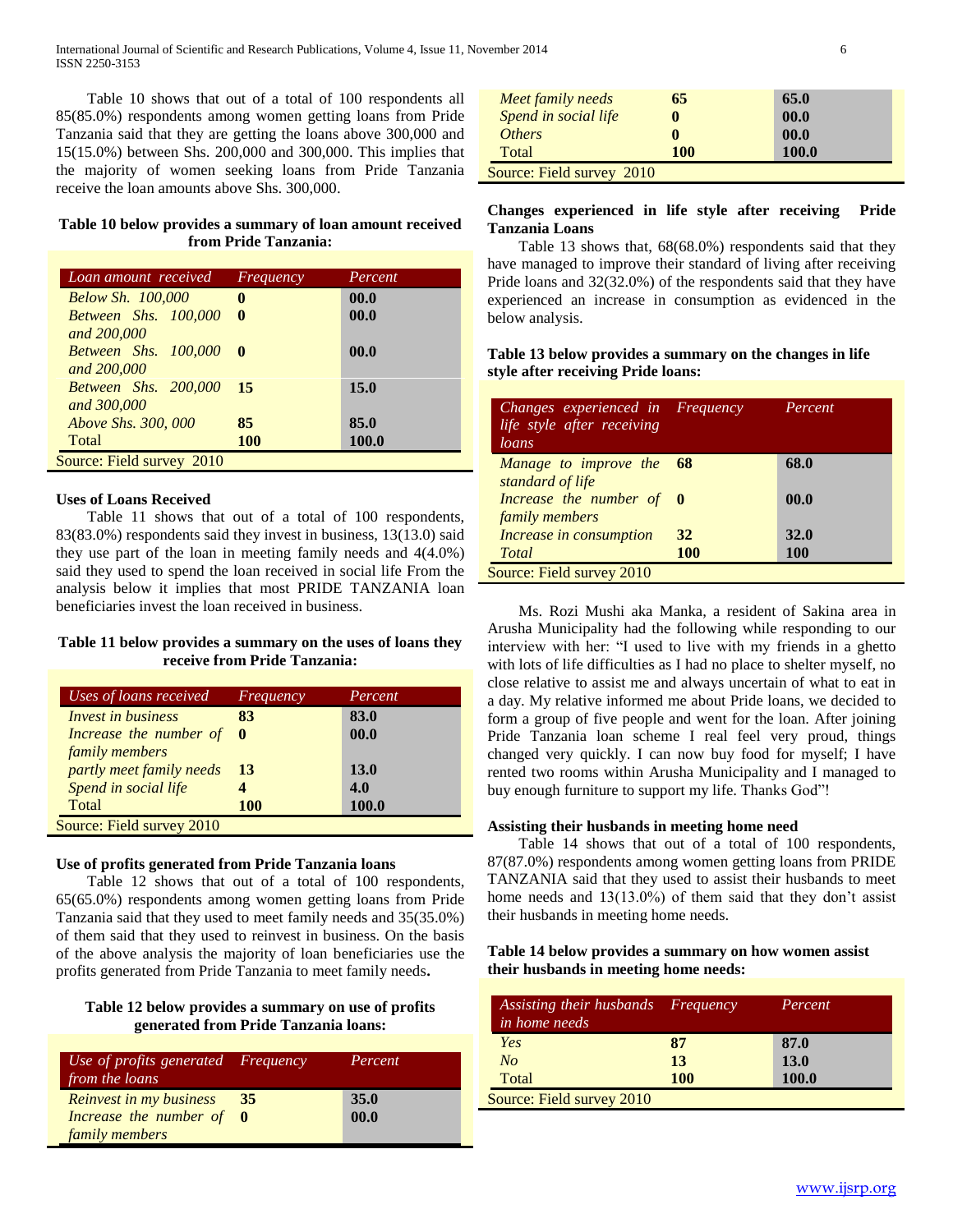It is clear from the above analysis that the majority of women taking loans from Pride Tanzania used to assist their husbands in meeting home needs. This was further evidenced by Mama Laizer, a primary school teacher within the Arusha Municipality at Sanawari area, who responded as follows during the interviews: "We used to depend on our little salaries with my husband to support our life and sent to school our 10 children in our family. Life was very biting and difficult as we could not manage to send all of our children to schools in time. Sometimes we ended up drinking porridge in a day. We put on used clothes. That was our normal life. Life changed after joining Pride Tanzania loan scheme. You can not believe it. We now have our own house, we are able to pay for school fees for our children in time and we are able to buy food for all of us. She considers the move as God's miracles"!

## **Difficulties faced by women in running their business**

 Table 15 shows that out of a total of 100 respondents, 55(55.0%) respondents among women getting loans from Pride Tanzania said that they don't face any difficulties in running their business and 45(45.0%) said that they face some difficulties in running their business. Basing on below analysis it is revealed that most loan beneficiaries of PRIDE TANZANIA face no difficulties in running their business.

## **Table 15 below provides a summary on the difficulties women face in running their business:**

| Difficulties faced in Frequency<br>running business |            | Percent      |
|-----------------------------------------------------|------------|--------------|
| No                                                  | 55         | 55.0         |
| Yes                                                 | 45         | 45.0         |
| Total                                               | <b>100</b> | <b>100.0</b> |
| Source: Field survey 2010                           |            |              |

 However, it was observed from the findings that 75% out of those respondents who used to face difficulties in running their business due to lack of market for their products and the remaining 25% joined recently with Pride loan scheme. They said that they face difficulties simply because they don't have specific area far selling their products. Sometimes they are chased by the council soldiers.

#### **Affordability of loan interest**

 It is evidenced from table 16 that out of 100 respondents, 84(84.0%) respondents among women getting loans from Pride Tanzania said that Pride loans interest rate is affordable and 16(16.0%) said the loan interest is not affordable. The analysis below converses that the PRIDE TANZANIA interest rates are affordable.

#### **Table 16 below provides a summary on affordability of Pride Tanzania loans interest:**

| <i>Affordability</i><br>interest | of | loan Frequency | Percent |
|----------------------------------|----|----------------|---------|
| Yes                              |    | 84             | 84.0    |
| No                               |    | 16             | 16.0    |

| Total                     | 100 | <b>100.0</b> |
|---------------------------|-----|--------------|
| Source: Field survey 2010 |     |              |

#### **Affordability of loan repayment in time**

 Table 17 shows that out of a total of 100 respondents, 90(90.0%) respondents among women getting loans from Pride Tanzania agreed that they manage to make loan repayment in time and 10(10.0%) said they don't manage to repay the loan in time. The analysis shows that most loan beneficiaries of Pride Tanzania manage to make loan repayment in time. However, it was observed from the study that provision of loans is through enterprise groups of five (5) members. Enterprise groups meet once every week. The findings revealed that when an enterprise group member fails to make loan repayment in time, the rest in the enterprise group are required to find her otherwise the defaulter's properties will be seized for auction to recover the loan taken. In case an enterprise group member is not found the rest will carry the burden of paying the defaulters loan.

## **Table 17 below provides a summary on affordability of Pride Tanzania loans repayment in time:**

| Affordability of loan Frequency<br>repayment in time |  |            | Percent      |
|------------------------------------------------------|--|------------|--------------|
| Yes                                                  |  | 90         | 90.0         |
| No                                                   |  | 10         | <b>10.0</b>  |
| Total                                                |  | <b>100</b> | <b>100.0</b> |
| Source: Field survey July, 2010                      |  |            |              |

#### IV. CONCLUSION

 The study findings conclude that majority of PRIDE TANZANIA loans beneficiaries are primary school leavers and married unemployed women who live in rented houses within the urban areas of Arusha Municipality. It is also leant that the Loan conditions provided by PRIDE TANZANIA are fair, easily accessible, and easy to process them. The study also found that the motives behind for women to acquire loans from PRIDE TANZANIA are to invest in business undertakings. The majority of them started taking loans before 2006 to date and they have been receiving the loan beyond Tshs. 300,000. Furthermore, this study evident that women involved in taking loans from PRIDE TANZANIA, their economic status in the community changed from living in difficulties to a better life because most of them have managed to meet their daily needs. Moreover, result revealed that PRIDE TANZANIA loan interest and repayment procedure are affordable and beneficiaries can manage to repay the loan in time. This make them run their business with little difficulties. However, it is observed from the study that provision of loans is through enterprise groups of five (5) and when an enterprise group member fails to make loan repayment in time, the rest in the enterprise group are required to find her otherwise the defaulter's properties will be seized for auction to recover the loan taken. In case an enterprise group member is not found the rest will carry the burden of paying the defaulter's loan.